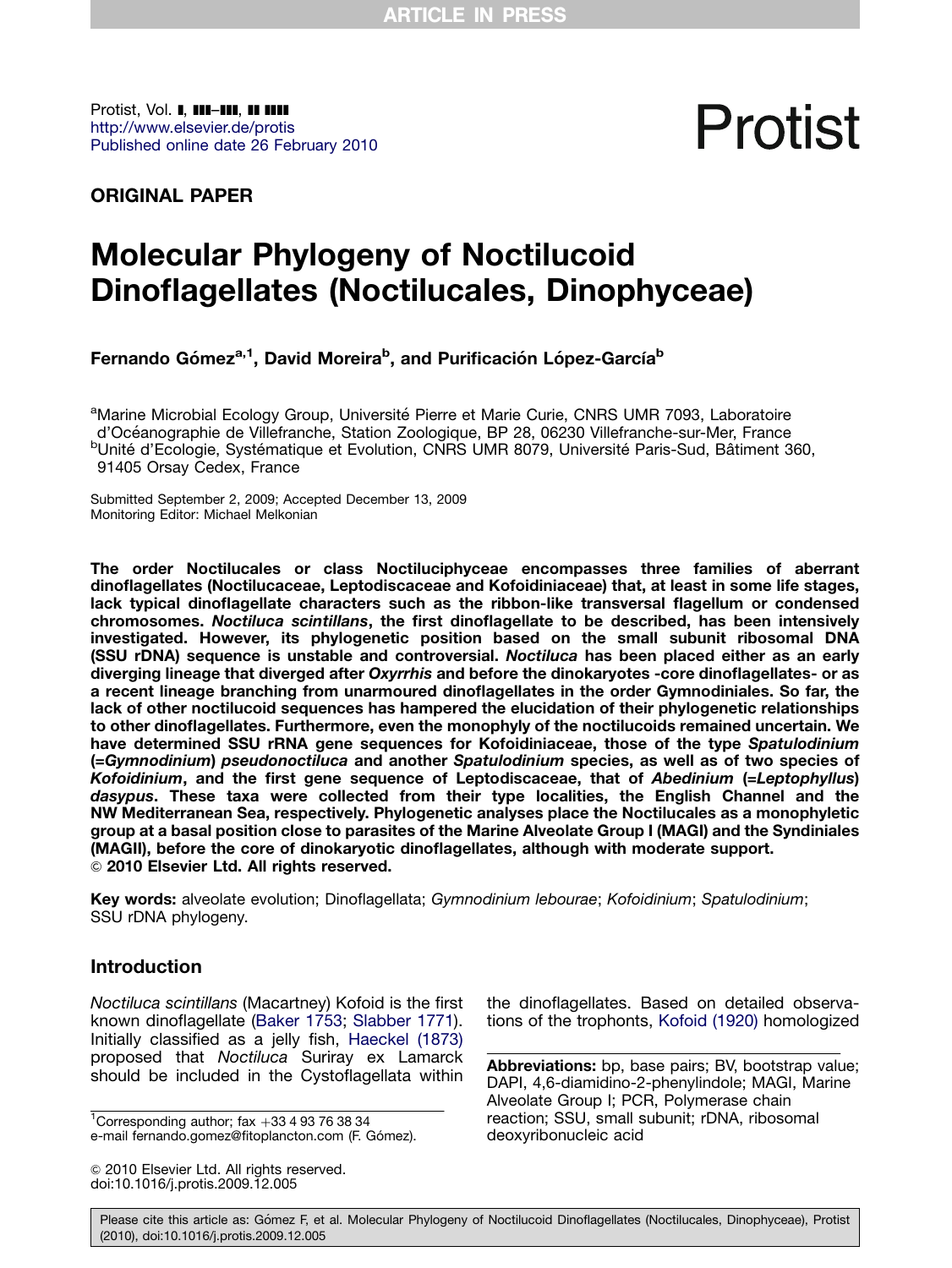the structures recognised in Noctiluca with the sulcus, cingulum, longitudinal and transverse flagella of the dinoflagellates, and since then, Noctiluca was classified within dinoflagellates as the type of the order Noctilucales. In current taxonomic schemes, dinoflagellates (Dinoflagellata) are divided into two subdivisions: Dinokaryota and Syndinea ([Fensome et al. 1993\)](#page-10-0). Syndinea comprises one single order, Syndiniales, of exclusively non-photosynthetic parasitic species that, among other features, lack most characters defining the typical nucleus of the Dinokaryota. The syndinean nucleus contains a low number (usually four to ten) of non-fibrillar and V-shaped chromosomes [\(Cachon 1964](#page-10-0); [Hollande](#page-11-0) [1974](#page-11-0)). The chromatin of Dinokaryota has fibrillar chromosomes  $(\sim]20-300)$  condensed throughout the cell cycle ([Pfiester 1984;](#page-11-0) [Rizzo 2003](#page-11-0)). Likewise, the diploid Noctiluca trophonts do not retain characters shared by typical dinoflagellates, such as a transverse flagellum and condensed chromosomes. In contrast, the haploid zoospores maintain primitive dinoflagellate-like characteristics including two grooves, slightly differentiated flagella with different lengths and paraxial rod, and condensed chromosomes [\(Afzelius 1963](#page-10-0); [Fukuda](#page-10-0) [and Endoh 2006;](#page-10-0) Höhfeld and Melkonian 1995; Melkonian and Höhfeld 1988; [Soyer 1969, 1970,](#page-12-0) [1972](#page-12-0); [Zingmark 1970](#page-12-0)). [Zingmark \(1970\)](#page-12-0) considered Noctiluca not to be a true dinoflagellate because its vegetative nucleus is of conventional eukaryotic type and not dinokaryotic. However, [Fensome et al. \(1993\)](#page-10-0), based on the dinokaryotic nature of the gamete nucleus and the intergradational nature with other Noctilucales (such as Kofoidinium Pavillard), placed the noctilucoids in the class Noctiluciphyceae within the subdivision Dinokaryota ([Fensome et al. 1993](#page-10-0)).

In the 1990s, the phylogenetic position of Noctiluca was re-evaluated using molecular information. The first phylogenetic analyses based on the large subunit (LSU) and small subunit (SSU) rDNA sequences suggested that Noctiluca represented a basal lineage within the dinoflagellates [\(Lenaers et al. 1991](#page-11-0); [Saunders et al. 1997](#page-11-0)). Recent studies based on other markers (light-emitting enzyme luciferase gene, editing density of mitochondrial cox1 mRNA and Spliced-Leader RNA trans-splicing groups,  $\beta$ -tubulin and heat shock protein 90 -Hsp90-) also suggested that Noctiluca might belong to an early diverging dinoflagellate lineage that diverged after that leading to Oxyrrhis Dujardin and before the core dinoflagellates, although the corresponding phylogenies were most often poorly supported [\(Fukuda and Endoh](#page-10-0)

[2008;](#page-10-0) [Liu and Hastings 2007](#page-11-0); [Zhang and Lin](#page-12-0) [2008\)](#page-12-0). Similarly, in the SSU rDNA phylogeny, the most extended marker for protist phylogenetic and diversity studies, the placement of Noctiluca was unstable, its position likely influenced by the number of nucleotides used in the alignment [\(Saldarriaga et al. 2004\)](#page-11-0). An analysis using diverse alveolate SSU rDNA sequences as outgroup suggested that Noctiluca occupies a basal position among dinoflagellates, while another analysis rooted using sequences only from Perkinsus Levine and Syndiniales placed Noctiluca within one of the clades of the order Gymnodiniales [\(Saldarriaga et al. 2004](#page-11-0)). The SSU rDNA phylogeny turned out to be too weak to place Noctiluca with confidence. Since the enrichment of taxonomic sampling is well known to improve the resolution of phylogenetic analyses, the sequencing of SSU rDNA from other noctilucoids might help to resolve the phylogenetic position of this group within the dinoflagellates.

In addition to Noctiluca, which is easily accessible from cultures and widespread in eutrophic coastal waters, other noctilucoids have a predominantly tropical to warm-temperate oceanic distribution [\(Cachon and Cachon 1967, 1969;](#page-10-0) Gó[mez and Furuya 2005, 2007\).](#page-10-0) Most of the Noctilucales have been described from the NW Mediterranean and knowledge on their morphology and life cycle is almost completely restricted to the studies by [Cachon and Cachon \(1967,](#page-10-0) [1969\)](#page-10-0). More than 100 nucleotide sequences are publicly available for N. scintillans, but sequences from other noctilucoid protists are lacking. Spatulodinium pseudonoctiluca (Pouchet) Cachon et Cachon, the type of the family Kofoidiniaceae, was first named Gymnodinium pseudonoctiluca due to the intermediate morphological characters between Gymnodinium Stein and Noctiluca. [Pouchet \(1885\)](#page-11-0) already noted that members of this taxon undergo a complex ontogenetic process from gymnodinioid or amphidinioid immature stages to tentacle-bearing noctilucoid trophonts and he showed that G. pseudonoctiluca is a single species with two different morphotypes. The immature morphotype has two differentiated flagella, including the ribbon-like transverse flagellum, and the cingulum and the sulcus, whereas the mature morphotype, which also keeps these dinoflagellate morphological features, has radiating contractile fibrils from the perinuclear region and a tentacle that resembles the one of Noctiluca. Other authors described the immature stages of Spatulodinium J. Cachon et M. Cachon as separate species (i.e., Gymnodinium conicum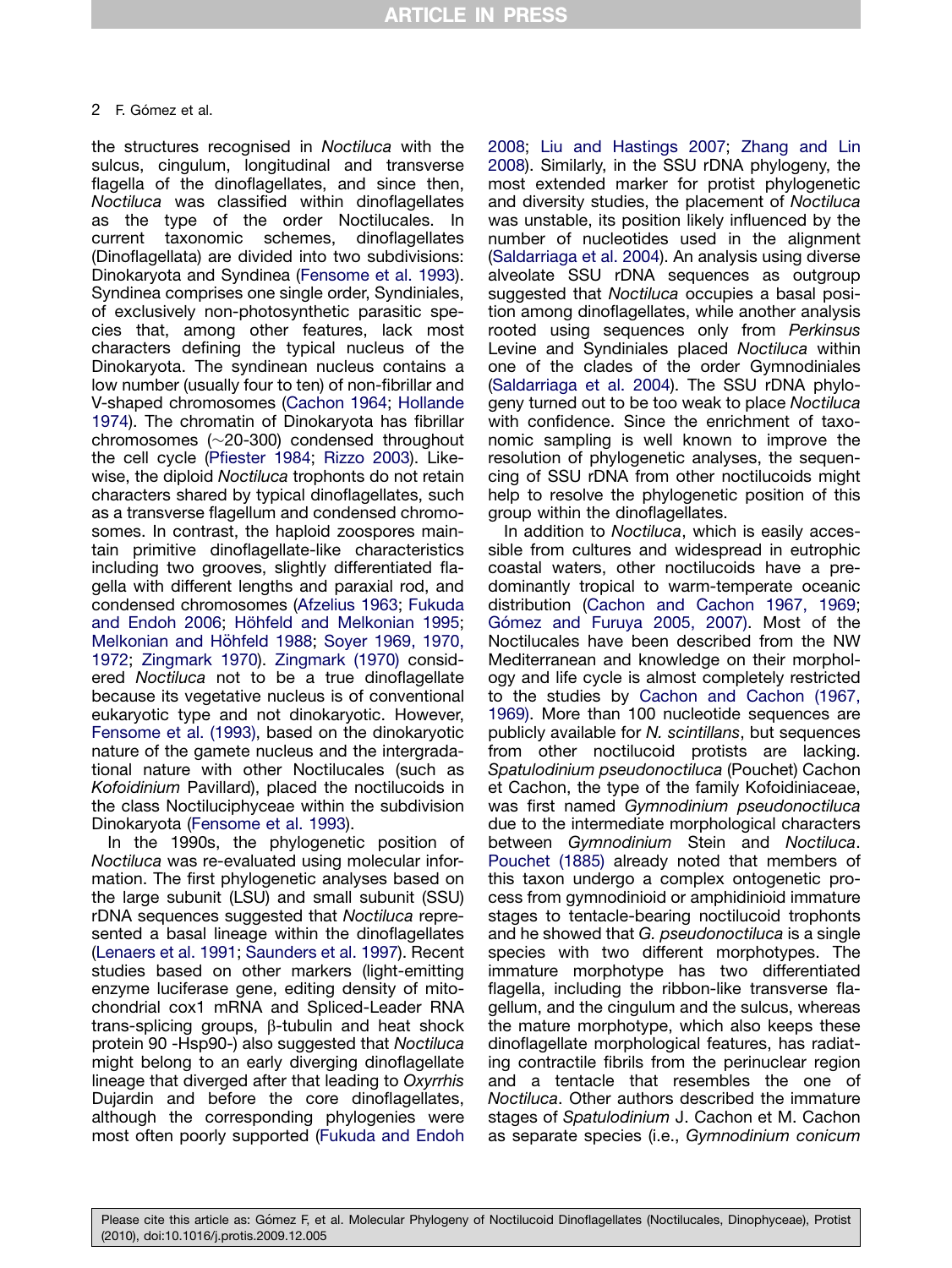<span id="page-2-0"></span>Kofoid et Swezy, G. fulgens Kofoid et Swezy, and G. lebouriae Pavillard). Pouchet's observations were confirmed by [Cachon and Cachon \(1967\)](#page-10-0) and more recent studies (Gó[mez and Souissi](#page-11-0) [2007;](#page-11-0) [Konovalova and Selina 2002\)](#page-11-0). Nevertheless, G. lebouriae and S. pseudonoctiluca often appear as a separate species in the literature [\(Hansen and](#page-11-0) [Larsen 1992;](#page-11-0) [Hoppenrath 2004\)](#page-11-0). The family Leptodiscaceae is the least known among the Noctilucales due to their delicacy and warm-water oceanic distribution. Their cell bodies are strongly antero-posteriorly flattened with a bilateral symmetry or with equatorial wing-like expansions, being able to contract suddenly [\(Cachon and](#page-10-0) [Cachon 1967;](#page-10-0) [Cachon and Cachon-Enjumet 1964,](#page-10-0) [1966\)](#page-10-0).

The present study provides the first SSU rRNA gene sequences for representatives of the families Kofoidiniaceae and Leptodiscaceae. This allows us to test the monophyly of the noctilucoid dinoflagellates and to study the placement of Noctiluca in the SSU rDNA phylogeny, namely, to test whether the noctilucoid protists are an early diverging lineage or a recent lineage derived from typical dinokaryotes phylogenetically related to Gymnodiniales.

# **Results**

#### Observations of Spatulodinium

Despite one year of intensive sampling in the coast of Marseille, NW Mediterranean Sea, from October 2007 to September 2008, the records of Spatulodinium were very scarce. We observed only eight specimens on May 10-11th, which corresponded to Gymnodinium lebouriae, stage 'D' in the life cycle of S. pseudonoctiluca according to [Cachon and Cachon \(1967\)](#page-10-0) (Fig. 1A-D). The sampling continued from October 2008 to July

#### Molecular Phylogeny of Noctilucoid Dinoflagellates 3

2009 in the port of Banyuls sur Mer, NW Mediterranean Sea. The first specimens of G. lebouriae appeared on April 29th and the records were numerous throughout May (Fig. 1E-H). One specimen collected on June 11th showed the shape of G. lebouriae and the tentacle of the mature stage (Fig. 1I-J). No specimens of the tentacle-bearing mature stage were observed in the coasts of Marseille or Banyuls sur Mer, and only one specimen was observed in summer from Lugol-fixed samples collected from the shallow coastal Berre Lagoon, near Marseille (43°30'N, 5°10'E). In contrast, there were numerous mature specimens of Spatulodinium with different morphologies in Lugol-fixed samples collected in open waters during the BOUM cruise. Some specimens showed an extremely long tentacle and a cell body that clearly differed from the type species (Fig. 1R-S). We succeeded in determining the sequence of one specimen of Spatulodinium (120  $\mu$ m in diameter) that was highly distorted, but recognizable by its tentacle (Fig. 1Q).

We also observed and isolated for single-cell PCR four specimens of the tentacle-bearing Spatulodinium and six specimens of G. lebouriae (Fig. 1K-P) from samples collected in early summer at Wimereux, coastal English Channel. At this location, the stage known as Gymnodinium lebouriae co-occurred with the tentacle-bearing specimens in nearly all the samples. The immature specimens, G. lebouriae, from the Mediterranean and Atlantic waters showed a subovate cell shape (100-120  $\mu$ m long, 50-60  $\mu$ m wide) with an anterior cingulum that resembled a large pigmented Amphidinium-like cell. The hyposome showed several longitudinal grooves and the sulcus. The longitudinal flagellum was clearly visible and a ribbon-like flagellum was inserted in the cingulum (Fig. 1A-B). The specimens showed numerous dispersed small globular chloroplasts. All the specimens showed chlorophyll a under blue light

Figure 1. Light micrographs of Spatulodinium and Kofoidinium. A-L. Immature specimens of S. pseudonoctiluca (Gymnodinium lebouriae) from Marseille, collected on 10-11 May 2008 (A-D), from Banyuls sur Mer, collected on 24 April and 23 May 2009 (E-J) and from Wimereux, NE English Channel, collected on 6-8 July 2008 (K-L). Gymnodinium lebouriae with a tentacle from Banyuls sur Mer (I-J). Arrows in Figures A-B indicate the longitudinal flagellum. Figures F and J illustrate the red fluorescence of the chlorophyll a illuminated with UV light of the specimens on the left adjacent micrographs. H. Note the nucleus stained with DAPI. M-P. Mature specimens from Wimereux collected on 6-8 July 2008. Arrows in Figures O-P indicate the shell or "coque". Q. Ethanol-fixed Spatulodinium sp. from the open Gulf of Lions. R-S. Lugolfixed unidentified Spatulodinium with a long tentacle. T. Lugol-fixed specimen of Kofoidinium sp. U-Y. Kofoidinium pavillardii. U-V. Two frames of the movement onto the shell. X-Y. Detail of the shell of the same specimen. Z. Immature stage of Kofoidinum. AA. Ethanol fixed Kofoidinium cf. pavillardii from the open Gulf of Lions. Ci=cingulum; LF=longitudinal flagellum; Nu=nucleus; Te=tentacle; TF=transversal flagellum; Sh=shell; Su=sulcus. Scale bar=50  $\mu$ m.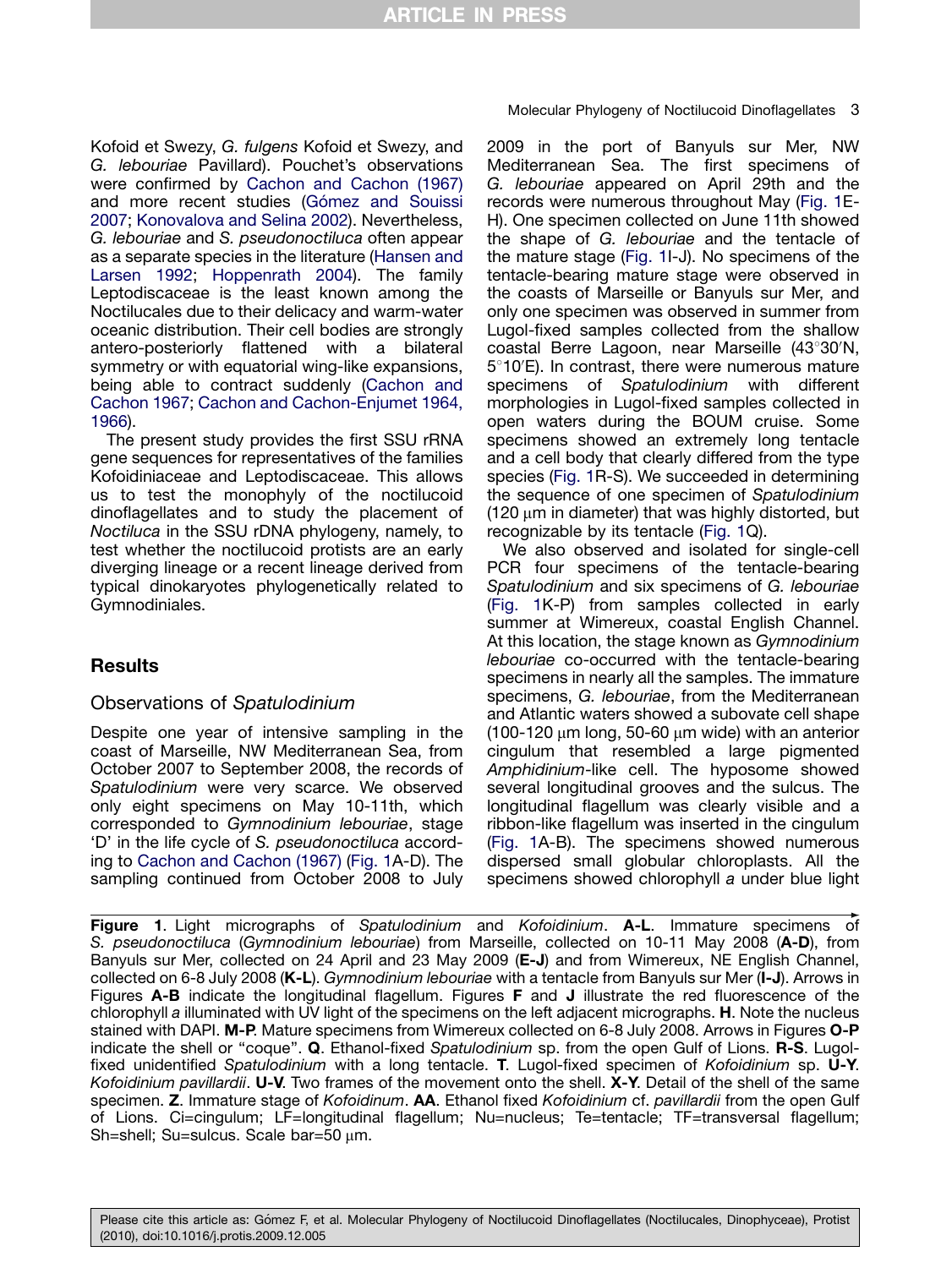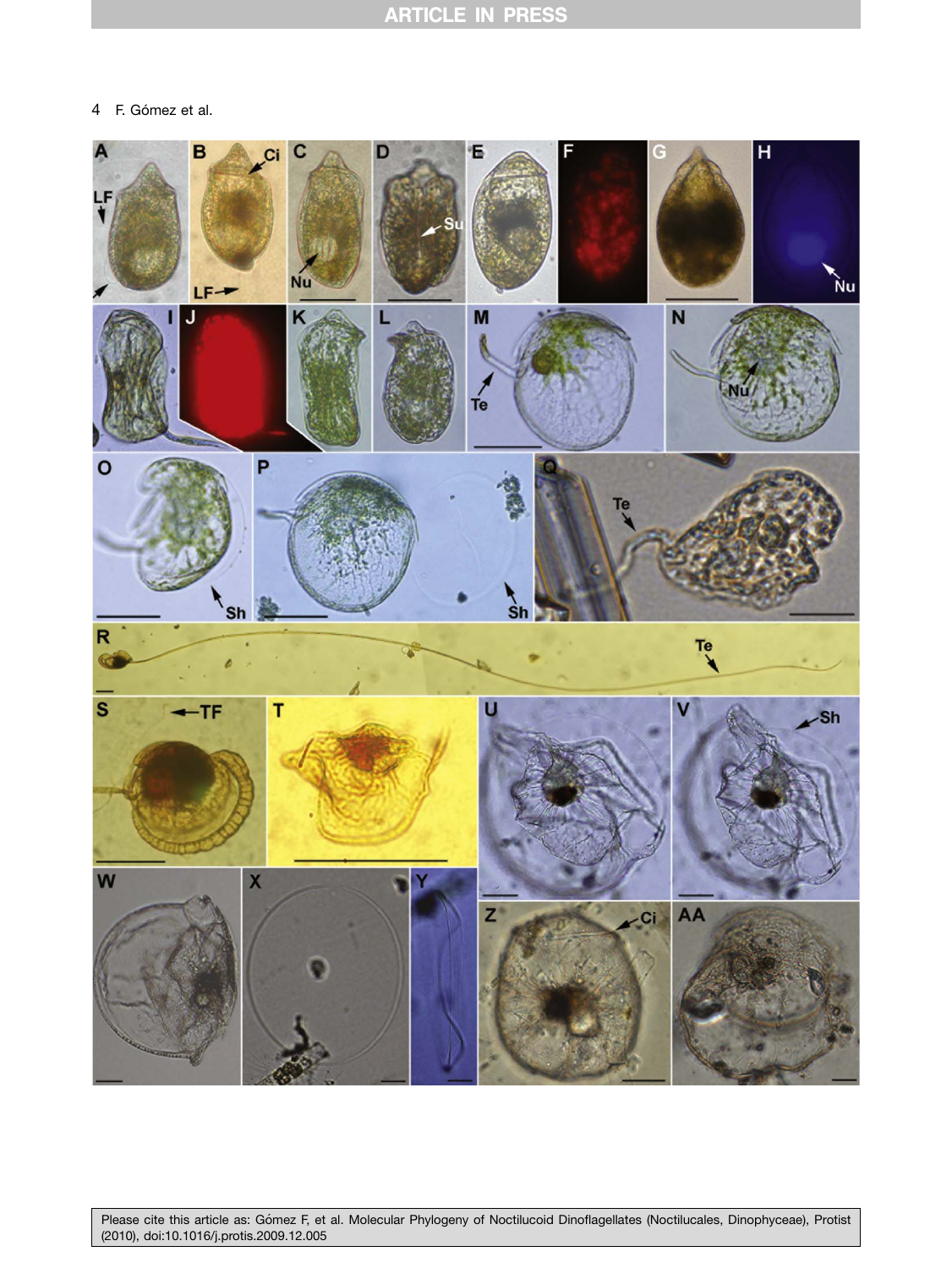epifluorescence microscopy [\(Fig. 1F](#page-2-0), J). The nucleus appeared as a pale area in the posterior hyposome [\(Fig. 1A](#page-2-0), C), as confirmed by DAPI staining [\(Fig. 1H](#page-2-0)). The mature specimens of S. pseudonoctiluca showed a rotund flattened hyposome  $(100-120 \mu m)$  in diameter) with a moveable tentacle [\(Fig. 1M](#page-2-0)-P). From the episome emerged a highly transparent extracellular hemispherical dome, known as shell or 'coque' according to [Cachon and Cachon \(1967\)](#page-10-0), which easily detached during the manipulation. The diameter of the shell was slightly similar to that of the cell [\(Fig. 1O](#page-2-0)-P).

# Observations of Kofoidinium

Several live specimens of Kofoidinium pavillardii J. Cachon et M. Cachon were observed from the port of Banyuls sur Mer. The cell  $(350 \mu m)$  in diameter) rotated on the shell attached by two hook-like anchorages [\(Fig. 1U](#page-2-0)-V, see video 1 as supplementary material [http://www.youtube.com/](http://www.youtube.com/watch?v=E-LabKdIIbE) [watch?v=E-LabKdIIbE\)](http://www.youtube.com/watch?v=E-LabKdIIbE). During the manipulation, the specimen releases the shell, which has a slightly ellipsoidal shape  $(300-360 \mu m)$  diameter) [\(Fig. 1](#page-2-0)W-Y). These mature specimens coincided with numerous immature stages, the morphology of which resembled the stage Gymnodinium lebouriae of Spatulodinium, but they were larger  $(200 \mu m)$  long), non-pigmented, lacking the longitudinal grooves and the structure of fibrils was more marked [\(Fig. 1](#page-2-0)Z). We successfully obtained the SSU rDNA sequence from one small specimen (40  $\mu$ m in diameter) ascribed to genus Kofoidinium (this specimen was not photographed due to a camera failure). It did not correspond to any of the three larger described species and it may likely go unnoticed due to its small size. The specimen had the pointed extension that arises from the episome towards the ventral side of the cell. This pointed extension was flexible and tended to be in a different plane from the flattened hyposome. This species was also observed in Lugol-fixed samples from Mediterranean open waters ([Fig. 1](#page-2-0)T) and illustrated as Kofoidinium sp. in the figures 7-9 by Gó[mez and Furuya \(2007\)](#page-11-0) from samples of the Pacific Ocean. From the ethanol-fixed samples of the Mediterranean Sea open waters, we successfully obtained the SSU rDNA sequence from a large specimen of Kofoidinium  $(400 \mu m)$  in diameter) that was highly distorted. In the replicate Lugol-fixed sample, numerous specimens of K. pavillardii appeared. Based on this feature, general morphology and size and despite the cell

#### Molecular Phylogeny of Noctilucoid Dinoflagellates 5

was highly distorted [\(Fig. 1](#page-2-0)AA), we ascribed this sequence to K. cf. pavillardii.

#### Observations of Abedinium dasypus

The specimens of the family Leptodiscaceae were hyaline and extremely fragile, disintegrating very easily. In the coast of Marseille, several specimens of Scaphodinium mirabile Margalef and Abedinium dasypus (J. Cachon et Cachon-Enjumet) Loeblich Jr. et A.R. Loeblich III were observed along the autumn of 2008, but they were dead and highly deteriorated. Only three specimens of the leaf-shaped A. dasypus (200  $\mu$ m in length, 80  $\mu$ m in width) were observed alive. In their anterior part, they showed a tentacle with an orange-pigmented distal extreme [\(Fig. 2A](#page-5-0)-F). The tentacle oscillated from one side to the other as a tactile organ while the cell moved forward ([Fig. 2A](#page-5-0)-D). At the other extremity, a long flagellum served to regulate the forward movement. About ten transparent filaments were visible in a radial orientation to the periphery of the nucleus [\(Fig. 2](#page-5-0)A, E). These filaments are considered to be ejectile bodies based on the observations by [Cachon and](#page-10-0) [Cachon-Enjumet \(1964\).](#page-10-0) The specimens were able to contract suddenly when meeting an obstacle or if the surrounding water was disturbed [\(Fig. 2](#page-5-0)F). They were then able to roll up immediately and the tentacle folded from the base against its superior face. Relaxation was reached soon after. We were unable to determine the SSU rDNA sequences of these specimens from the coast of Marseille, but we successfully obtained those from two single specimens of A. dasypus collected in October 2008 from the port of Banyuls sur Mer ([Table 1,](#page-5-0) [Fig. 2G](#page-5-0)).

# Molecular Phylogeny

We obtained SSU rDNA sequences of representatives of the families Kofoidiniaceae and Leptodiscaceae, which were determined after PCR amplification from cells identified, photographed and collected under the microscope [\(Table 1](#page-5-0)). We carried out phylogenetic analyses including the new sequences and a variety of dinoflagellate sequences, using perkinsozoan sequences as outgroups. Since the Noctilucales possess quite divergent SSU rDNA sequences, we did not include the sequences of several extremely divergent alveolates, in particular Oxyrrhis and ellobiopsid species, to decrease the probability of phylogenetic artefacts, especially 'long branch attraction'. In our SSU rDNA phylogeny, the new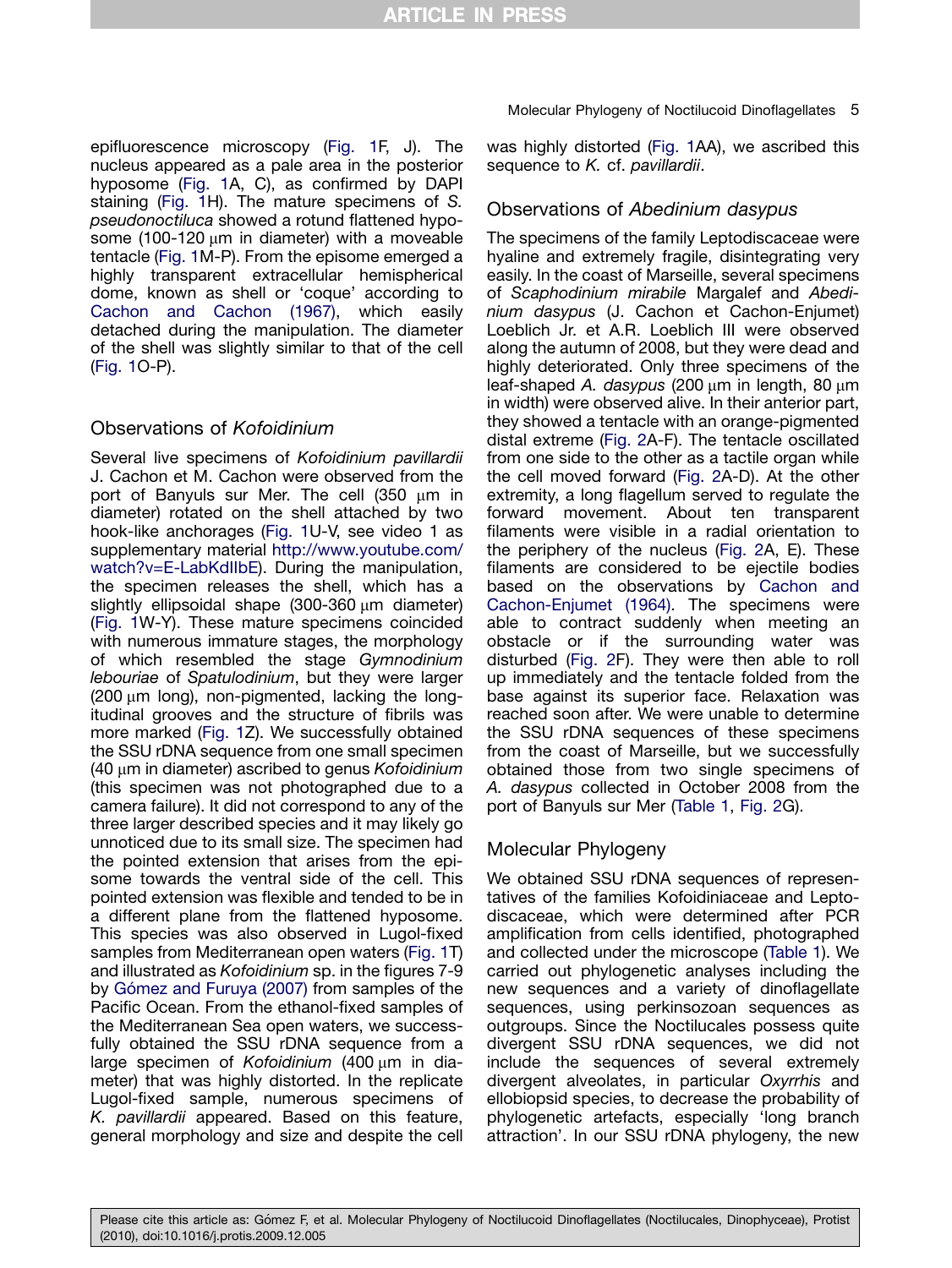<span id="page-5-0"></span>

Figure 2. Abedinium dasypus from Marseille, collected on 17 December 2007. A-D. Different positions of the distal part of the tentacle. E. Detail of the ejectile bodies. F. Contracted specimen. G. Abedinium dasypus from Banyuls sur Mer, collected on 31 October 2008. EB=ejectile body; LF=longitudinal flagellum; Nu=nucleus; Te=tentacle. Scale bar=50  $\mu$ m.

| Table 1. List of new SSU rDNA sequences of Noctilucales. |  |
|----------------------------------------------------------|--|
|----------------------------------------------------------|--|

| Taxa                                                                  | <b>GenBank</b><br>No. | <b>Sequence</b><br>length (bp) | <b>GC content</b><br>(%) | Geographical origin<br>(date)                                | <b>Figure</b> |
|-----------------------------------------------------------------------|-----------------------|--------------------------------|--------------------------|--------------------------------------------------------------|---------------|
| Spatulodinium<br>pseudonoctiluca f.<br>Gymnodinium lebouriae<br>FG126 | GU355684              | 1497                           | 45                       | Marseille (10 May 2008)                                      | Fig. 1B       |
| Spatulodinium<br>pseudonoctiluca f.<br>Gymnodinium lebouriae<br>FG127 | GU355685              | 1576                           | 45                       | Marseille (11 May 2008)                                      | Fig. 1C       |
| Spatulodinium<br>pseudonoctiluca FG200                                | GU355683              | 1206                           | 45                       | Wimereux (7 Jul 2008)                                        | Fig. 1M       |
| Spatulodinium sp. FG541                                               | GU355682              | 1194                           | 46                       | open Gulf of Lions<br>(14 Jul 2008)                          | Fig. 1Q       |
| Kofoidinium sp. FG256<br>Kofoidinium cf. pavillardii<br>FG540         | GU355681<br>GU355680  | 1600<br>1208                   | 47<br>47                 | Banyuls (13 Oct 2008)<br>Open Gulf of Lions<br>(14 Jul 2008) | Fig. 1AA      |
| Abedinium dasypus<br>FG257                                            | GU355679              | 1212                           | 44                       | Banyuls (31 Oct 2008)                                        | Fig. 2G       |
| Abedinium dasypus<br>FG239                                            | GU355678              | 1222                           | 44                       | Banyuls (7 Oct 2008)                                         |               |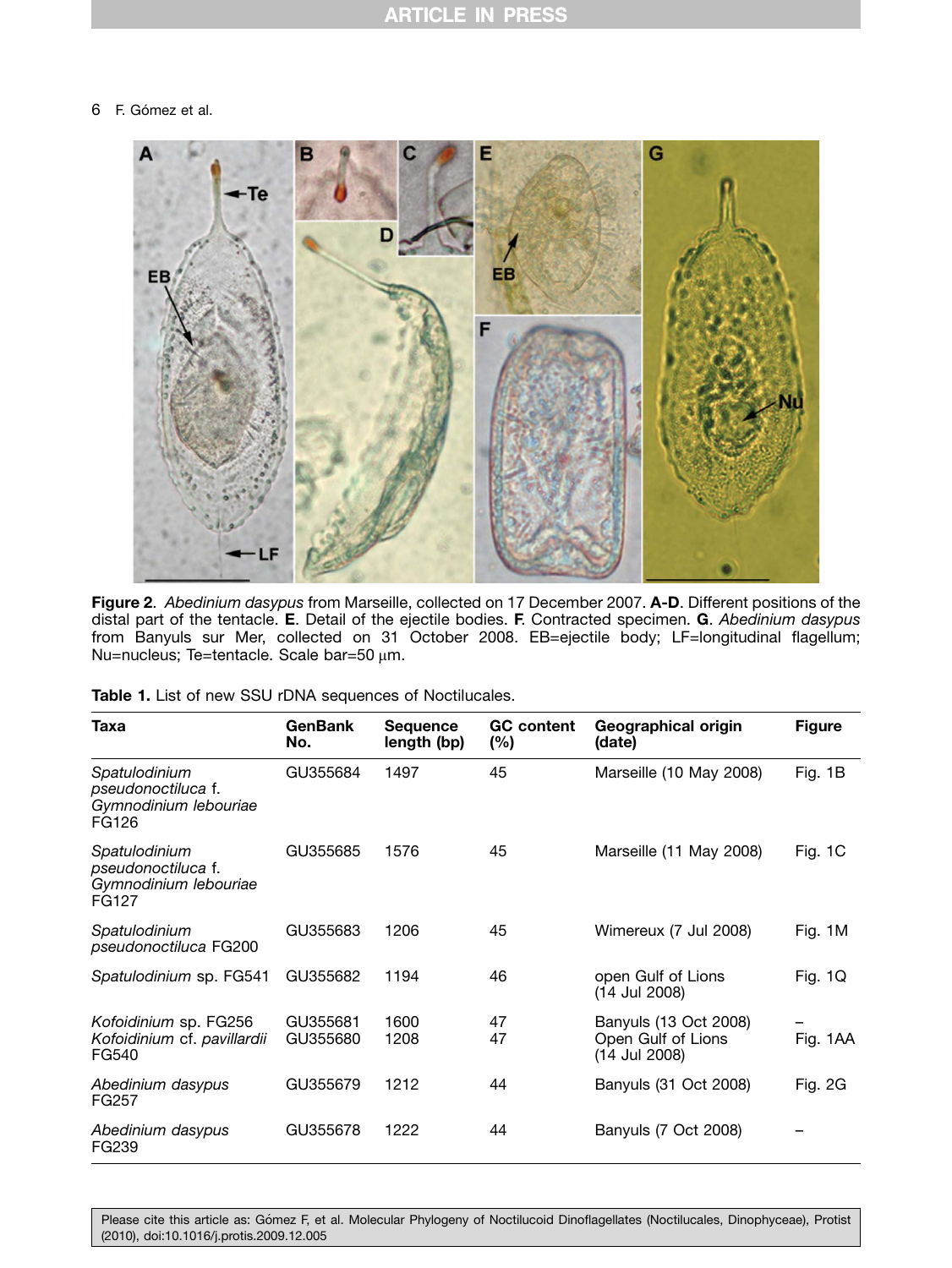#### Molecular Phylogeny of Noctilucoid Dinoflagellates 7

<span id="page-6-0"></span>

Figure 3. Maximum likelihood phylogenetic tree of alveolate SSU rDNA sequences, based on 1,194 aligned positions. Names in bold represent sequences obtained in this study. Numbers at the nodes are bootstrap proportions (values under 50% are omitted). For the nodes concerning the position of the Noctilucales, Bayesian posterior probability values are also indicated. Accession numbers are provided in brackets. The scale bar represents the number of substitutions for a unit branch length. The epithet of *Polykrikos* herdmaniae misspelled as 'herdmanae' is corrected according to ICBN: Art. 60.11; Recom. 60C.1., Art. 32.7.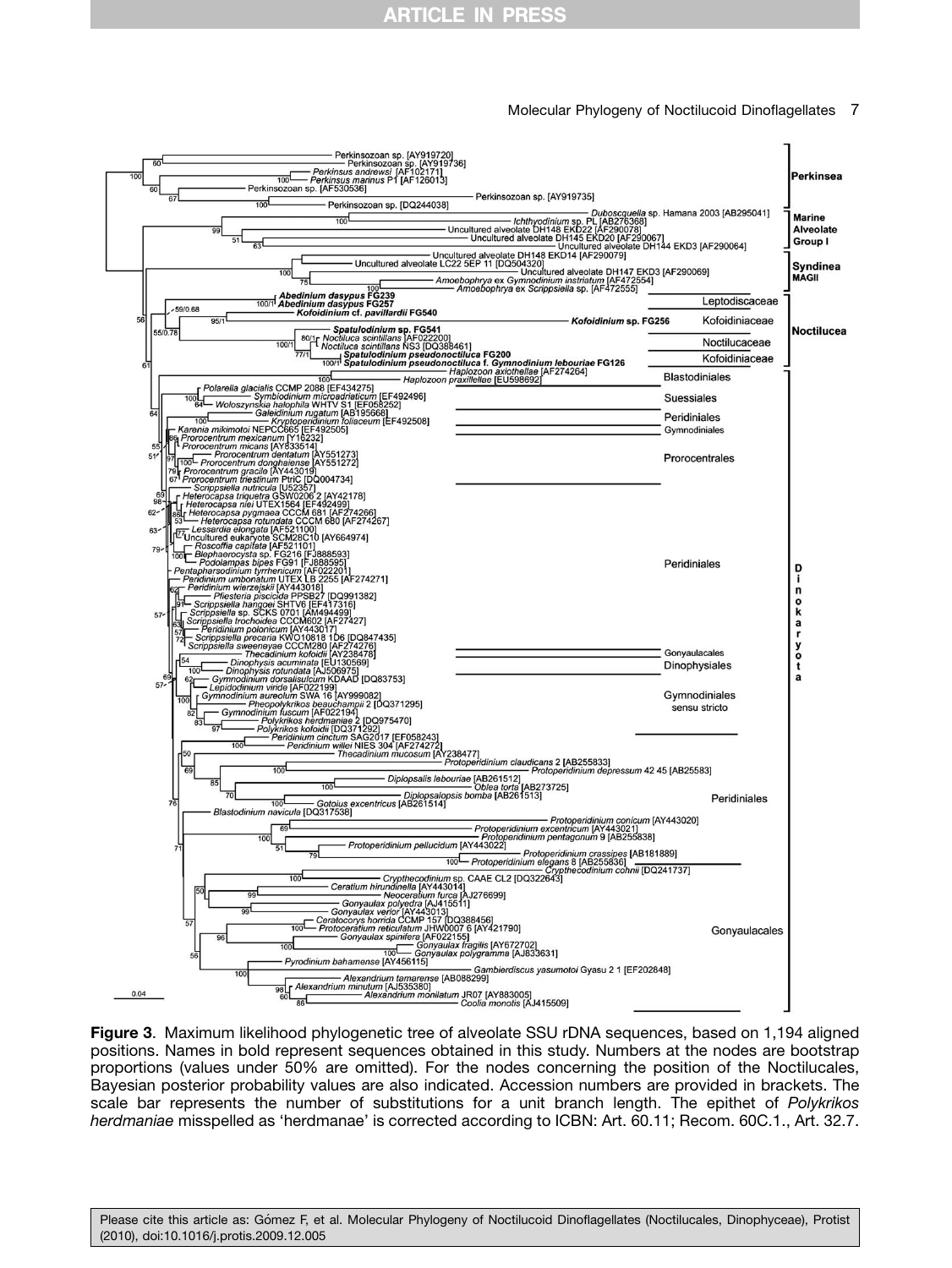sequences, together with those of Noctiluca scintillans, branched with a moderate support (bootstrap values -BV- between 61 and 64%) between the Syndiniales (Marine Alveolate Group II) and the core dinoflagellates ([Fig. 3](#page-6-0)). The monophyly of the Noctilucales was poorly supported (BV of 59%). They appeared subdivided into three well-supported clades, one for the sequences of leptodiscaceans (Abedinium dasypus), the second for the Kofoidinium sequences and the third for the rest of Noctilucales (Noctiluca and Spatulodinium).

Our study confirmed using molecular data that Gymnodinium lebouriae is a life stage of S. pseudonoctiluca. In fact, the sequences of G. lebouriae from the coastal Mediterranean Sea [\(Fig. 1A](#page-2-0)-D) and the tentacle-bearing S. pseudonoctiluca from the coastal Atlantic Ocean [\(Fig. 1](#page-2-0)M-P) were identical. Although the genus Spatulodinium is considered as monotypic, our molecular data evidenced that there is at least a second species in open waters within the genus (Spatulodinium sp. FG541, [Fig. 1Q](#page-2-0)). The genera Spatulodinium and Kofoidinium share the lateral flattening and the shell, whereas the sac-like Noctiluca and Spatulodinium share the occurrence of a tentacle. In our SSU rDNA phylogeny, Noctiluca branched among the species of the genera Spatulodinium [\(Fig. 3](#page-6-0)). Therefore, our results do not support the split of the Noctilucales into the families Noctilucaceae and Kofoidiniaceae, especially in what refers to the conservation of Noctiluca as the only representative of its own family.

# **Discussion**

Based on SSU rDNA phylogenetic analyses rooted using sequences from Perkinsus and Syndiniales as outgroup, [Saldarriaga et al. \(2004\)](#page-11-0) found that Noctiluca branched close to the Amphidinium Claparède et Lachmann species within one of the clades of the order Gymnodiniales, suggesting a common gymnodinioid ancestor for the entire group. [Saldarriaga et al.](#page-11-0) [\(2004, p. 97\)](#page-11-0) reported that ''the basal position of Noctiluca within the dinokaryotic dinoflagellates should be reexamined: the two main arguments for proposing such a basal position have been shown to be either very weak (SSU-based phylogenetic analyses), or probably wrong (the ostensible presence of histones in the nuclei of feeding stages)''. They also reported that the immature stages of noctilucoids (i.e., Spatulodinium) are practically indistinguishable from a number of Gymnodiniales, especially Amphidinium. According to [Saldarriaga et al. \(2004\),](#page-11-0) Noctiluca shares with members of the Gymnodinium sensu stricto group two rare morphological features: 1) peculiar chambers (ampullae) in which the nuclear pores are situated, observed in the trophont of Noctiluca [\(Afzelius 1963](#page-10-0); [Soyer 1969\)](#page-12-0) and in other noctilucoids, such as Petalodinium (Gó[mez and Furuya 2005\)](#page-10-0), but also in several representatives of the Gymnodinium sensu stricto group ([Daugbjerg et al. 2000;](#page-10-0) [Hansen and](#page-11-0) [Moestrup 2005;](#page-11-0) [Hoppenrath and Leander 2007\)](#page-11-0); and 2) the absence of a transverse striated flagellar root in Gymnodinium and in the zoospores of Noctiluca, otherwise a feature typical of most dinoflagellates ([Hansen et al. 2000\)](#page-11-0).

An additional feature that may suggest a relationship between noctilucoids and the Gymnodiniales is the presence of ejectile bodies. In fact, dinoflagellate representatives of the Gymnodinium sensu stricto group, like Polykrikos Bütschli and Nematodinium Kofoid et Swezy, possess ejectile bodies, such as nematocysts, used for prey capture ([Greuet 1987](#page-11-0); [Hoppenrath and](#page-11-0) [Leander 2007](#page-11-0)), and [Cachon and Cachon-Enjumet](#page-10-0) [\(1964\)](#page-10-0) observed that stressed specimens of Abedinium dasypus are able to project 200 umlong trichocysts whose function may be convergent with the ejectile bodies of Polykrikos. However, ejectile bodies or extrusomes used for food capture or escape from predation are known in other alveolates groups such as the ciliates [\(Wessenberg and Antipa 1970\)](#page-12-0). Moreover, despite all those putative common characters relating Noctilucales and Gymnodiniales, our SSU rDNA phylogeny does not reveal a close phylogenetic relation between both groups ([Fig. 3\)](#page-6-0). This was also the case in phylogenetic trees constructed using the relatively short-branching Abedinium sequences as the only representatives of the Noctilucales, which still retrieved a basal emergence for these species, although poorly supported (data not shown).

In our SSU rDNA phylogeny, the Noctilucales emerge as a clade of free-living species in a basal position close to a variety of lineages of parasitic alveolates (perkinsoids, Marine Alveolate Group I and Syndiniales-MAGII) lacking chloroplasts and as sister to a large clade containing the nonphotosynthetic parasite Haplozoon Dogiel and the rest of dinokaryotes. In contrast, some typical dinokaryotes with a parasitic lifestyle possess plastids, e.g. Blastodinium Chatton and Dissodi-nium Klebs ([Chatton 1920;](#page-10-0) Gó[mez et al. 2009a\)](#page-11-0).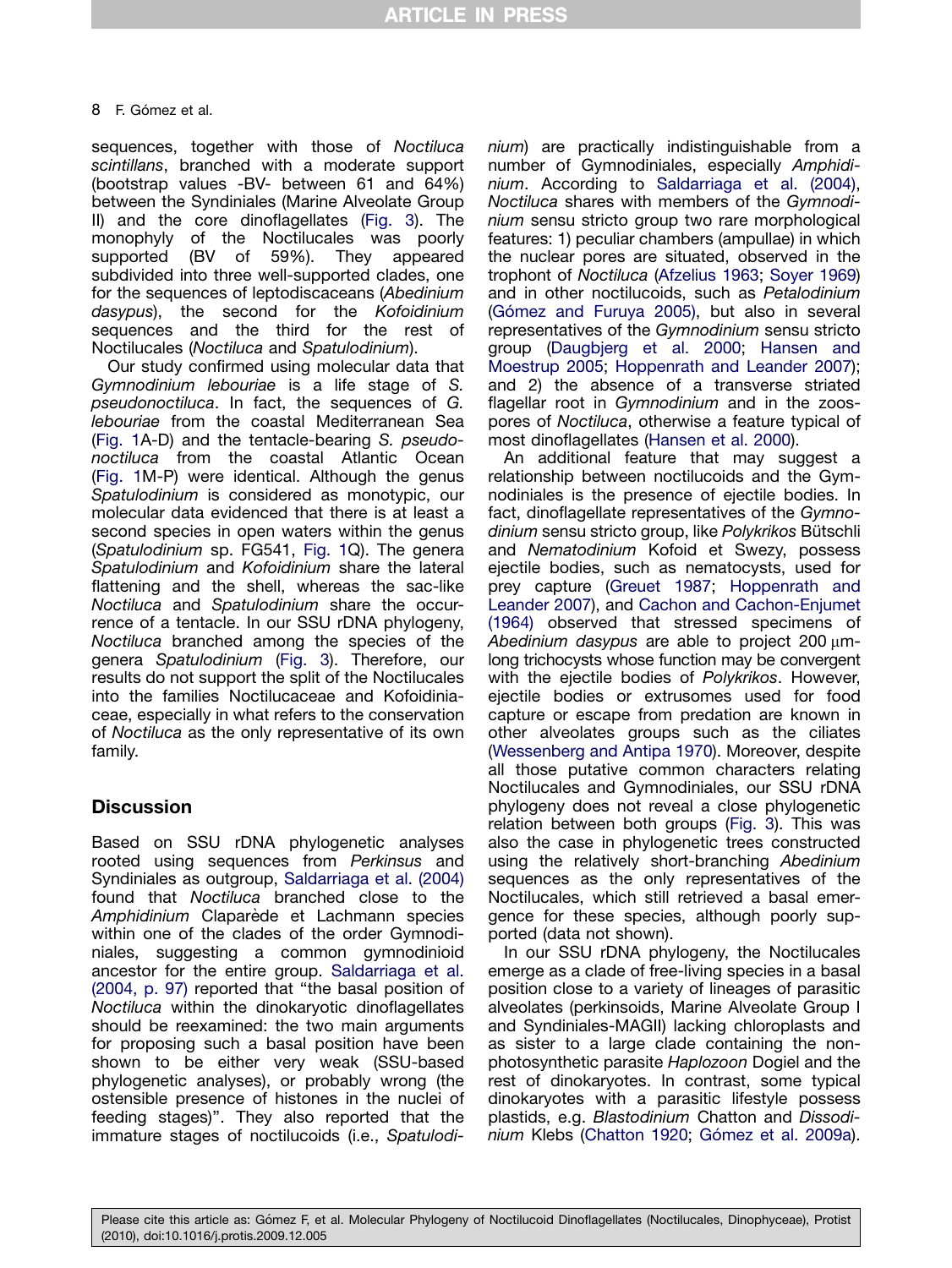Though the Noctilucales, including Spatulodinium, have been traditionally considered as exclusively heterotrophic [\(Larsen and Sournia 1991](#page-11-0)), we show in this study the occurrence of chloroplasts in S. pseudonoctiluca using epiflourescence microscopy [\(Fig. 1F](#page-2-0), J). Chloroplasts are present in other species of Spatulodinium as illustrated in Gó[mez](#page-11-0) [and Furuya \(2007\)](#page-11-0). Pomatodinium J. Cachon et Cachon-Enjumet may contain zooxanthellae according to [Cachon and Cachon-Enjumet](#page-10-0) [\(1966\)](#page-10-0). In the tropical to sub-tropical areas of Southeast Asia a green form of Noctiluca harbours thousands of free-swimming cells of the chlorophyte Pedinomonas noctilucae (Subrahmanyan) Sweeney inside the cell ([Sweeney 1976\)](#page-12-0). Hence, the Noctilucales appear to behave like other dinoflagellates in their ability to incorporate, replace or loose chloroplasts, a common phenomenon in the dinoflagellate core ([Saldarriaga](#page-11-0) [et al. 2001](#page-11-0); [Shalchian-Tabrizi et al. 2006\)](#page-11-0) that contrasts with the rare occurrence of chloroplasts in other alveolate groups ([Moore et al. 2008](#page-11-0)). Studies on the characteristics of the Spatulodinium plastids (pigmentation, ultrastructure and molecular sequences) will be necessary to determine whether their chloroplasts are keptoplastids [\(Koike et al. 2005\)](#page-11-0) or if they derive from ancient endosymbiosis as in other dinoflagellate families.

Most published phylogenies have placed Noctiluca as an early diverging lineage within dinoflagellates, branching after Oxyrrhis and before the core dinoflagellates [\(Cavalier-Smith and Chao](#page-10-0) [2004;](#page-10-0) [Fukuda and Endoh 2008](#page-10-0); Gó[mez et al.](#page-11-0) [2009b](#page-11-0); [Lenaers et al. 1991](#page-11-0); [Liu and Hastings](#page-11-0) [2007;](#page-11-0) [Moore et al. 2008;](#page-11-0) [Saldarriaga et al. 2001;](#page-11-0) [Saunders et al. 1997;](#page-11-0) [Shalchian-Tabrizi et al. 2006;](#page-11-0) [Zhang and Lin 2008](#page-12-0)). In the present SSU rDNA phylogeny, with more representatives, the Noctilucales appear to maintain their basal position [\(Fig. 3](#page-6-0)). Several morphological and ultrastructural features apparently agree with the placement of Noctiluca and the other noctilucoids as early diverging dinoflagellates, between the dinoflagellate core and the clades of Marine Alveolate Group I (Duboscquella Chatton and Ichthyodinium Hollande et Cachon) and Group II-Syndiniales (Amoebophrya Koeppen). The process of cell division in Marine Alveolate Groups I and II is very fast and distinctive [\(Cachon 1964](#page-10-0); [Harada](#page-11-0) et al. [2007\)](#page-11-0). Duboscquella shows no evidence of condensed interphase chromosomes at any stage of its life cycle [\(Harada et al. 2007](#page-11-0)) and, during sporogenesis, a long, rosary-like chain of transparent sporocytes forms [\(Cachon 1964;](#page-10-0) [Harada](#page-11-0) [et al. 2007](#page-11-0)). Likewise, during sporogenesis,

#### Molecular Phylogeny of Noctilucoid Dinoflagellates 9

Kofoidinium sporocytes distribute helicoidally in a way that recalls that of Syndiniales such as Amoebophrya ([Cachon and Cachon 1967](#page-10-0)). In Spatulodinium, Gó[mez and Souissi \(2007\)](#page-11-0) illustrated the formation of peculiar sporocyte clusters that are unknown in typical dinoflagellates. [Cachon and Cachon \(1967, p. 28\)](#page-10-0) also observed that the division of the leptodiscacean Leptodiscus Hertwig was similar to that of Syndiniales as illustrated in [Cachon \(1964\).](#page-10-0) [Cachon and Cachon](#page-10-0) [\(1969, p. 15\)](#page-10-0) illustrated a large  $(700 \mu m \text{ long})$ multiflagellate and multinucleate spororont of the leptodiscacean Scaphodinium mirabile. This resembles the multiflagellate stage that is released at the end of the intracellular phase of Amoebophrya. The vermiform stage differentiates and breaks apart releasing the new infective dinospores [\(Cachon and Cachon 1987, p. 586\)](#page-10-0). All these observations converge to suggest that the sporogenesis in Noctilucales involves a helicoidal disposition of the sporocytes or vermiform stages, which resembles more the one of Syndiniales than that of typical dinokaryotic dinoflagellates.

A peculiar characteristic of several noctilucoid genera, such as Noctiluca, Spatulodinium and Abedinium, is the presence of a highly moveable ventral tentacle, which is missing in typical dinoflagellates and other alveolates. The tentacle of Noctiluca moves slowly and shows a contraction-relaxation cycle helping in food capture and used only to convey the prey to the cytostome located at its base ([Soyer 1970\)](#page-12-0). It does not play any role in keeping the cell in suspension, as it appears to be the case also in Spatulodinium, which has a tentacle involved in the concentration of food particles ([Cachon and Cachon 1967\)](#page-10-0). Our study illustrates for the first time an extremely long tentacle in Spatulodinium specimens, suggesting that in oceanic conditions it may have other functions [\(Fig. 1](#page-2-0)R). The ventral tentacle of Noctiluca is striated, whereas there is not striation in Spatulodinium. The tentacle of Leptophyllus differs from those of Noctiluca and Spatulodinium. The cell moves the tentacle in all directions while it advances forward, like a tactile structure. The extreme of the tentacle has an intense orange pigmentation that suggests a putative photoreceptor function [\(Fig. 2](#page-5-0)A-D). It could be speculated that the extremity of the tentacle provides information to trigger the ejectile bodies for prey capture, but evidence for this potential role is missing at present. In contrast with all these noctilucoids, no tentacle has been reported in the three known species of Kofoidinium. However, in this study we have illustrated a species, likely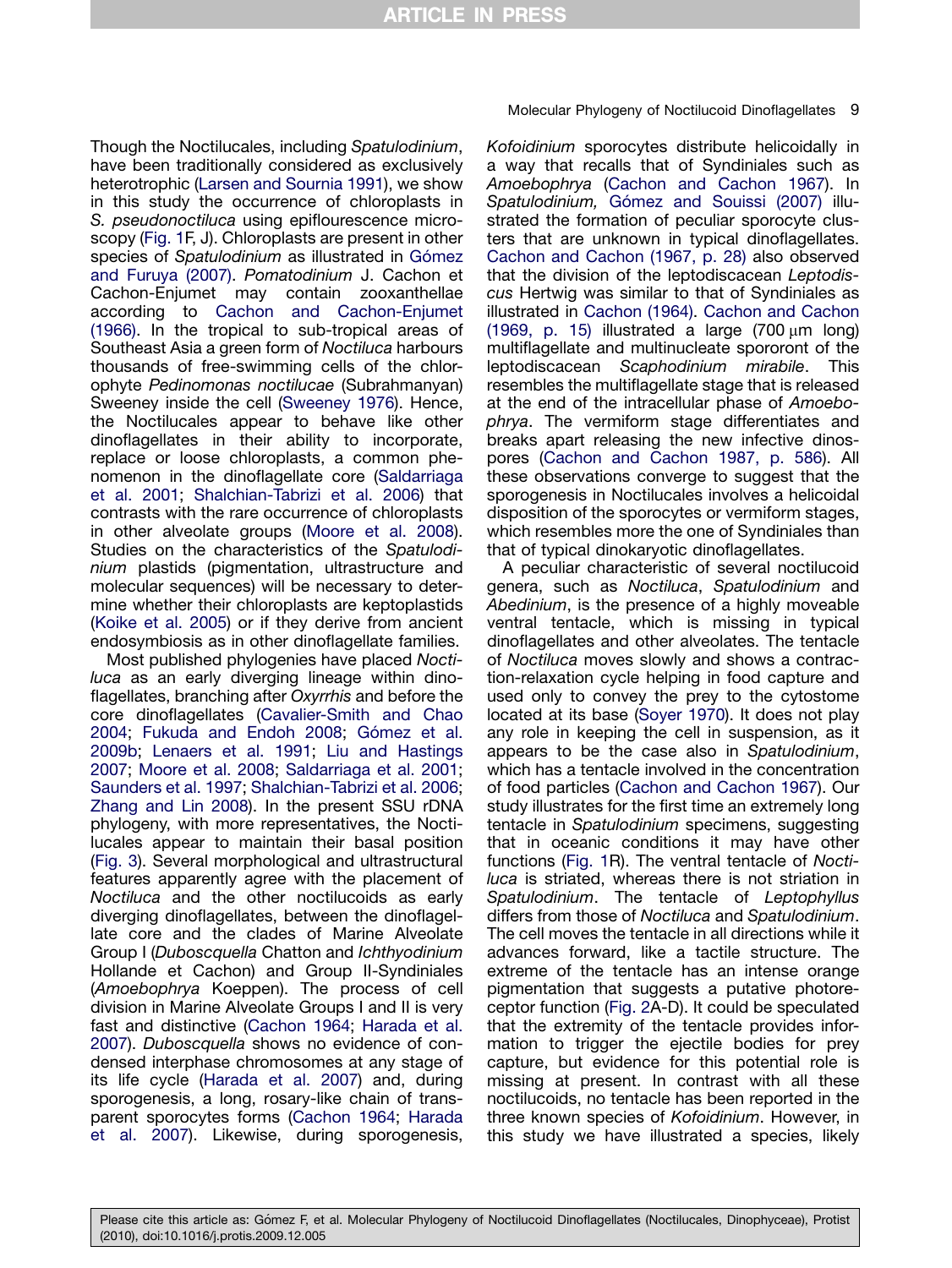unnoticed until now due to its delicacy and small size, showing a short pointed appendix that may be homologous to an atrophied tentacle ([Fig. 1T](#page-2-0)). Another undescribed kofoidiniacean has two tentacles (Gó[mez and Furuya 2007\)](#page-11-0).

In addition to the morphological features mentioned above regarding sporogenesis and distinctive tentacles in several genera, all Noctilucales have in common cytoplasmic strands that extend radially from the nucleus to the membrane. They are involved in the locomotion, short-time shape changes and the complex ontogenetic process of these organisms [\(Figs 1 and 2;](#page-2-0) see [http://www.youtube.com/watch?](http://www.youtube.com/watch?v=WdHJ6IailIs) [v=WdHJ6IailIs](http://www.youtube.com/watch?v=WdHJ6IailIs)). While these general traits can be useful for the diagnosis of the group, the cell shape has little taxonomic value. For instance, in our SSU rDNA phylogeny, the sac-like Noctiluca species appeared among the laterally flattened Spatulodinium species. Furthermore, the cell morphology changes along the life cycle and very different shapes can be unambiguously attributed to the same species using molecular data. Such was the case of Gymnodinium lebouriae, unambiguously shown to be a life stage of S. pseudonoctiluca.

From an evolutionary point of view, although our study suggests a basal position for the Noctilucales after the emergence of several parasitic alveolate lineages, this position is only weakly supported. Similarly, the monophyly of the otherwise three well-supported noctilucoid clades is weakly supported itself. Future analyses of additional phylogenetic markers and an extended taxon sampling should help to clarify their actual phylogenetic position.

# Methods

Collection of organisms: Mediterranean specimens were collected by slowly filtering surface seawater taken from the end of the pier (depth 3 m) of the Station Marine d'Endoume, Marseille (43°16'48"N, 5°20'57"E) from October 2007 to September 2008. A strainer with netting of 20, 40 or 60- $\mu$ m mesh-size was used to collect the organisms and the filtered volume varied between 10 and 100 liters, according to the concentration of particles. The concentrated sample was examined in Utermöhl chambers at 100  $\times$  magnification with a Nikon inverted microscope (Nikon Eclipse TE200) and was photographed at 200  $\times$  or 400  $\times$  magnification with a digital camera (Nikon Coolpix E995). Sampling continued from October 2008 to May 2009 in the surface waters of the port (depth of  $2 \text{ m}$ ) of Banyuls sur Mer, France  $(42^{\circ}28'50''N,$ 3°08'09"E). The samples were prepared with the same procedure described above. The specimens were observed with an Olympus inverted microscope (Olympus IX51) and photographed with an Olympus DP71 digital camera. Some specimens were stained with 4,6-diamidino-2-phenylindole (DAPI, Sigma) that specifically binds to double-stranded DNA, and when excited with ultraviolet (UV) light the DAPI-DNA complex fluoresces as bright blue. In addition, open-water samples were collected from the Gulf of Lions, NW Mediterranean Sea (39°5'57"N, 5°21'E) on July 14th 2008 within the context of the BOUM (Biogeochemistry from the Oligotrophic to the Ultra-oligotrophic Mediterranean) cruise. Ten liters were collected from the surface with a bucket and filtered by using a strainer of  $20$ - $\mu$ m netting aperture. The retained material was fixed with ethanol. Several replicate samples of 0.5 l were fixed with acid Lugol's solution. At the laboratory, the ethanol sample was examined following the procedure described above. In contrast to the live specimens, the ethanol-fixed samples showed a precipitate of elongate crystals and the specimens appeared highly distorted and non-pigmented. When compared with the Lugol-fixed sample, all the unarmoured dinoflagellates disappear in the ethanol samples, except for a few of the larger forms of Noctilucales.

The type locality of Spatulodinium pseudonoctiluca is the English Channel, NE Atlantic Ocean [\(Pouchet 1885\)](#page-11-0). A previous study based on Lugol-fixed plankton collected from an 8-year time-series in the NE English Channel, revealed a higher abundance of Spatulodinium in early summer (Gó[mez and](#page-11-0) [Souissi 2007\)](#page-11-0). The Atlantic specimens were collected with the method described above from the surface of a large tidal pool  $(\sim]30$  m diameter, 1 m maximal depth) at the beach of Wimereux, France (50°45'60"N, 1°36'21"E) from 5-8 July 2008. The concentrate was scanned in settling chambers at  $100 \times$ magnification with an inverted fluorescence microscope (Olympus IX71) and was photographed at  $200 \times$  or  $400 \times$  magnification with a digital camera (Olympus DP70-BSW). In all cases, each specimen was micropipetted individually with a fine capillary into a clean chamber and washed several times in serial drops of 0.2-um filtered and sterilized seawater (live specimens from coastal waters) or ethanol (ethanol pre-fixed specimens from open waters). Finally, the specimen was deposited into a 0.2 ml Eppendorf tube filled with several drops of 100% ethanol. The sample was kept at room temperature and in darkness until the molecular analysis could be performed.

PCR amplification of small subunit rRNA genes (SSU rDNAs) and sequencing: The specimens fixed in ethanol were centrifuged gently for 5 min at 3,000 rpm. Ethanol was then evaporated in a vacuum desiccator and single cells were resuspended directly in  $25 \mu l$  of Ex TaKaRa (TaKaRa, distributed by Lonza Cia., Levallois-Perret, France) PCR reactions were done in a volume of 30 to 50  $\mu$ l reaction mix containing 10-20 pmol of the eukaryotic-specific SSU rDNA primers EK-42F (5'-CTCAARGAYTAAGCCATGCA-3') and EK-1520R (5'-CYGCAGGTTCACCTAC-3'). The PCR reactions were performed under the following conditions: 2 min denaturation at 94 °C; 10 cycles of 'touch-down' PCR (denaturation at 94 °C for 15 s; a 30 s annealing step at decreasing temperature from 65 down to 55 °C employing a 1  $\degree$ C decrease with each cycle-, extension at 72  $\degree$ C for 2 min); 20 additional cycles at 55 $^{\circ}$ C annealing temperature; and a final elongation step of 7 min at 72  $^{\circ}$ C. A nested PCR reaction was then carried out using 2-5 µl of the first PCR reaction in a GoTaq (Promega, Lyon, France) polymerase reaction mix containing the eukaryotic-specific primers EK-82F (5'-GAAACTGCGAATGGCTC-3') and EK-1498R (5'-CACCTACG-GAAACCTTGTTA-3') and similar PCR conditions as described above. A third, semi-nested, PCR was carried out using the dinoflagellate specific primer DIN464F (5'-TAACAATACAGGG-CATCCAT-3'). Negative controls without template DNA were used at all amplification steps. Amplicons of the expected size  $(\sim$ 1,200 bp) were then sequenced bidirectionally using primers DIN464F and EK-1498R (Cogenics, Meylan, France).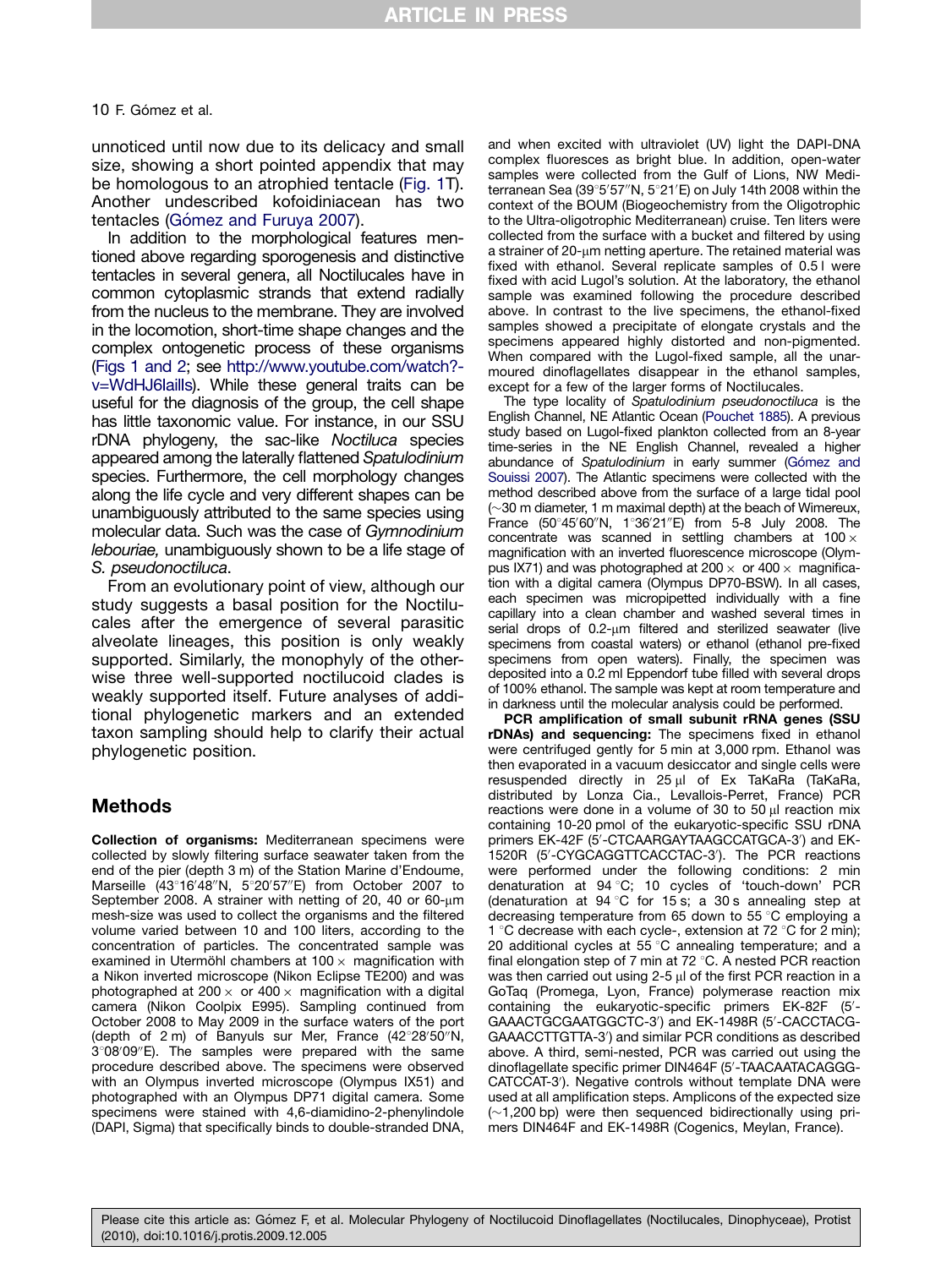<span id="page-10-0"></span>Phylogenetic analyses: The new sequences were aligned to a large multiple sequence alignment containing 1,100 publicly available complete or nearly complete  $(>1,300$  bp) dinoflagellate SSU rDNA sequences using the profile alignment option of MUSCLE 3.7 (Edgar 2004). The resulting alignment was manually inspected using the program ED of the MUST package ([Philippe 1993\)](#page-11-0). Ambiguously aligned regions and gaps were excluded in phylogenetic analyses. Preliminary phylogenetic trees with all sequences were constructed using the Neighbour Joining (NJ) method ([Saitou](#page-11-0) [and Nei 1987](#page-11-0)) implemented in the MUST package [\(Philippe](#page-11-0) [1993](#page-11-0)). These trees allowed identifying the closest relatives of our sequences, which were selected, together with a sample of other dinoflagellate species, to carry out more computationally-intensive Maximum Likelihood (ML) and Bayesian Inference (BI) analyses. ML analyses were done with the program TREEFINDER [\(Jobb et al. 2004\)](#page-11-0) applying a GTR  $+ \Gamma$  $+$  I model of nucleotide substitution, taking into account a proportion of invariable sites, and a  $\Gamma$ -shaped distribution of substitution rates with four rate categories. Bootstrap values were calculated using 1,000 pseudoreplicates with the same substitution model. The BI analyses were carried out with the program PHYLOBAYES applying a GTR  $+$  CAT Bayesian mixture model ([Lartillot and Philippe 2004](#page-11-0)), with two independent runs and 1,000,000 generations per run. After checking convergence (maximum difference between all bipartitions  $(0.01)$  and eliminating the first 1,500 trees (burn-in), a consensus tree was constructed sampling every 100 trees. Sequences were deposited in GenBank with the following accession numbers: GU355678- GU355685 (see also [Table 1](#page-5-0)).

The phylogenetic position of the noctilucoid dinoflagellates was analyzed by means of a global alignment of 103 taxa representing sequences of alveolates: perkinsoids (Perkinsus), Marine Alveolate Group I (Duboscquella, Ichthyodinium), syndineans / Alveolate Group II (Amoebophrya), environmental sequences and representative species of the dinokaryotes, with the perkinsoid sequences used as outgroup.

#### Acknowledgements

This is a contribution to the project DIVERPLAN-MED supported by a post-doctoral grant to F.G. of the Ministerio Español de Educación y Ciencia #2007-0213. D.M. and P.L.G. acknowledge financial support from the French CNRS and the ANR Biodiversity program (ANR BDIV 07 004-02 -Aquaparadox). We thank S. Souissi for laboratory facilities at the Station Marine de Wimereux, France, and A. Nowaczyk for the offshore ethanol samples. This is a contribution of the BOUM (Biogeochemistry from the Oligotrophic to the Ultraoligotrophic Mediterranean) project of the French national LEFE-CYBER program and of the European IP SESAME.

# Appendix A. Supplementary material

Supplementary data associated with this article can be found in the online version at [doi:10.1016/](doi:10.1016/j.protis.2009.12.005) [j.protis.2009.12.005.](doi:10.1016/j.protis.2009.12.005)

Molecular Phylogeny of Noctilucoid Dinoflagellates 11

#### References

Afzelius BA (1963) The nucleus of Noctiluca scintillans. Aspects of nucleocytoplasmic exchanges and the formation of nuclear membranes. J Cell Biol 19:229–238

Baker M (1753) Employment for the Microscope. Dodsley

Cachon J (1964) Contribution a l'étude des Péridiniens parasites. Cytologie, cycles évolutifs. Ann Sci Nat 12 (Ser VI)1–158

Cachon J, Cachon M (1967) Contribution a l'étude des Noctilucidae Saville-Kent, I. Les Kofoidininae Cachon J. et M. Évolution, morphologique et systématique. Protistologica 3:427–444

Cachon J, Cachon M (1969) Contribution a l'étude des Noctilucidae Saville-Kent. Évolution, morphologique, cytologie, systématique. II. Les Leptodiscinae Cachon J. et M. Protistologica 5:11–33

Cachon J, Cachon M (1987) Parasitic Dinoflagellates. In Taylor FJR (ed) The Biology of Dinoflagellates. Botanical Monographs, Vol. 21. Blackwell, Oxford, pp 571–610

Cachon J, Cachon-Enjumet M (1964) Leptospathium navicula nov. gen., nov. sp. et Leptophyllus dasypus nov. gen. sp., Péridiniens Noctilucidae (Hertwig) du plancton néritique de Villefranche-sur-Mer. Bull Inst Océanogr Monaco 62 (1292)  $1 - 12$ 

Cachon J, Cachon-Enjumet M (1966) Pomatodinium impatiens nov. gen. nov. sp. péridiniens Noctilucidae Kent. Protistologica 2:23–30

Cavalier-Smith T, Chao EE (2004) Protalveolate phylogeny and systematics and the origins of Sporozoa and dinoflagellates (phylum Myzozoa nom. nov.). Eur J Protistol 40:185–212

Chatton E (1920) Les Péridiniens parasites. Morphologie, reproduction, éthologie. Arch Zool Exp Gén 59:1-475

Daugbjerg N, Hansen G, Larsen J, Moestrup Ø (2000) Phylogeny of some of the major genera of dinoflagellates based on ultrastructure and partial LSU rDNA sequence data, including the erection of three new genera of unarmoured dinoflagellates. Phycologia 39:302–317

Edgar RC (2004) MUSCLE: multiple sequence alignment with high accuracy and high throughput. Nucleic Acids Res 32:1792–1797

Fensome RA, Taylor FJR, Norris G, Sarjeant WAS, Wharton DI, Williams GL (1993) A Classification of Living and Fossil Dinoflagellates. Micropaleontology Special Publication Number 7, American Museum of Natural History. Sheridan Press, Hanover, USA

Fukuda Y, Endoh H (2006) New details from the complete life cycle of the red-tide dinoflagellate Noctiluca scintillans (Ehrenberg) McCartney. Eur J Protistol 42:209–219

Fukuda Y, Endoh H (2008) Phylogenetic analyses of the dinoflagellate Noctiluca scintillans based on b-tubulin and Hsp90 genes. Eur J Protistol 44:27–33

Gómez F, Furuya K (2005) Leptodiscaceans (Noctilucales, Dinophyceae) from the Pacific Ocean: First records of Petalodinium and Leptodiscus beyond the Mediterranean Sea. Eur J Protistol 41:231–239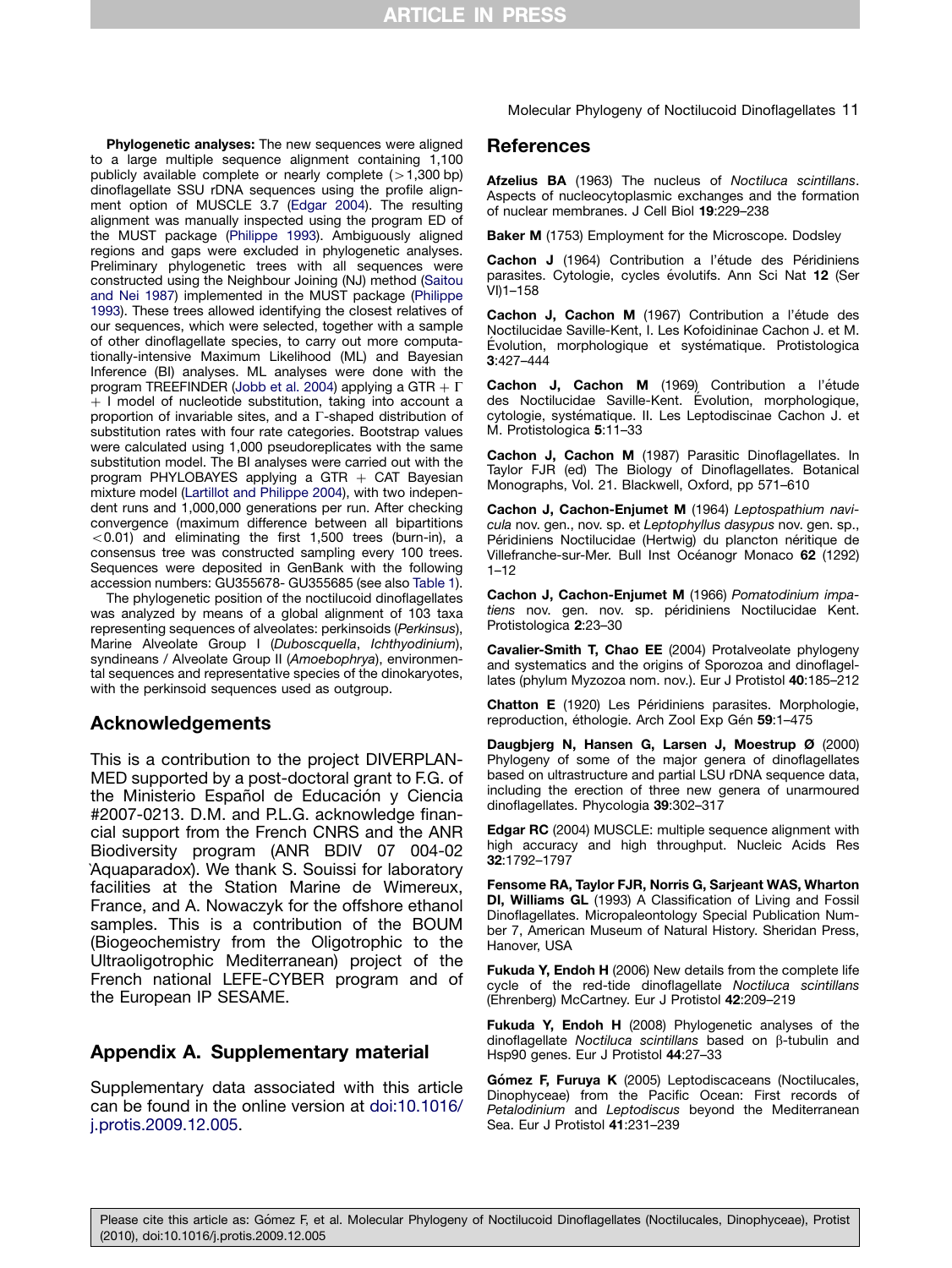<span id="page-11-0"></span>Gómez F, Furuya K (2007) Kofoidinium, Spatulodinium and other kofoidiniaceans (Noctilucales, Dinophyceae) in the Pacific Ocean. Eur J Protistol 43:115–124

Gómez F. Souissi S (2007) The distribution and life cycle of the dinoflagellate Spatulodinium pseudonoctiluca (Dinophyceae, Noctilucales) in the northeastern English Channel. C R Biologies 330:231–236

Gómez F, Moreira D, López-García P (2009a) Life cycle and molecular phylogeny of the dinoflagellates Chytriodinium and Dissodinium, ectoparasites of copepod eggs. Eur J Protistol 45:260–270

Gómez F, López-García P, Nowaczyk A, Moreira D (2009b) The crustacean parasites Ellobiopsis Caullery, 1910 and Thalassomyces Niezabitowski, 1913 form a monophyletic divergent clade within the Alveolata. Syst Parasitol 74:65–74

Greuet C (1987) Complex Organelles. In Taylor FJR (ed) The Biology of Dinoflagellates. Botanical Monographs, Vol. 21. Blackwell, Oxford, pp 119–142

Haeckel E (1873) Natürliche Schöpfungsgeschichte. Reimer, Berlin

Hansen G, Larsen J (1992) Dinoflagellater i Danske Farvande. In Thomsen HA (ed) Plankton i de Indre Danske Farvande, 11. Havforskning fra Miljøstyrelsen, Copenhagen, pp 45–155

Hansen G, Moestrup Ø (2005) Flagellar apparatus and nuclear chambers of the green dinoflagellate Gymnodinium chlorophorum. Phycol Res 53:169–181

Hansen G, Moestrup Ø, Roberts KR (2000) Light and electron microscopical observations on the type species of Gymnodinium, G. fuscum (Dinophyceae). Phycologia 39:365–376

Harada A, Ohtsuka S, Horiguchi T (2007) Species of the parasitic genus Duboscquella are members of the enigmatic Marine Alveolate Group I. Protist 158:337–347

Höhfeld I, Melkonian M (1995) Ultrastructure of the flagellar apparatus of Noctiluca miliaris Suriray swarmers (Dinophyceae). Phycologia 34:508–513

Hollande A (1974) Étude comparée de la mitose syndinienne, de celle des péridiniens libres et des hypermastigines; infrastructure et cycle évolutif des syndinides parasites de radiolaires. Protistologica 10:413–451

Hoppenrath M (2004) A revised checklist of planktonic diatoms and dinoflagellates from Helgoland (North Sea, German Bight). Helgoland Mar Res 58:243–251

Hoppenrath M, Leander BS (2007) Morphology and phylogeny of the pseudocolonial dinoflagellates Polykrikos lebourae and Polykrikos herdmanae n. sp. Protist 158:209-227

Jobb G, von Haeseler A, Strimmer K (2004) TREEFINDER: A powerful graphical analysis environment for molecular phylogenetics. BMC Evol Biol 4:18

Kofoid CA (1920) A new morphological interpretation of the structure of Noctiluca, and its bearing on the status of the Cystoflagellata (Haeckel). Univ Calif Publ Zool 19:317–334

Koike K, Sekiguchi H, Kobiyama A, Takishita K, Kawachi M, Koike K, Ogata T (2005) A novel type of kleptoplastidy in Dinophysis (Dinophyceae): presence of haptophyte-type plastid in Dinophysis mitra. Protist 156:225–237

Konovalova GV, Selina MS (2002) Life cycle of Spatulodinium pseudonoctiluca (Dinophyta) from the Sea of Japan. Bot Zh 87:38–43

Larsen J. Sournia A (1991) The Diversity of Heterotrophic Dinoflagellates. In Larsen J, Patterson DJ (eds) The Biology of Free-living Heterotrophic Flagellates. Systematics Association Spec. Vol 45, Clarendon Press, Oxford, pp 313–332

Lartillot N, Philippe H (2004) A Bayesian mixture model for across-site heterogeneities in the amino-acid replacement process. Mol Biol Evol 21:1095–1109

Lenaers G, Scholin C, Bhaud Y, Saint-Hilaire D (1991) A molecular phylogeny of dinoflagellate protists (Pyrrhophyta) inferred from the sequence of 24S rRNA divergent domain D1 and D8. J Mol Evol 32:53–63

Liu L, Hastings JW (2007) Two different domains of the luciferase gene in the heterotrophic dinoflagellate Noctiluca scintillans occur as two separate genes in photosynthetic species. Proc Natl Acad Sci USA 104:696–701

Melkonian M, Höhfeld I (1988) Amphiesmal ultrastructure in Noctiluca miliaris Suriray (Dinophyceae). Helgol Meeresunters 42:601–612

Moore R, Oborník M, Janouskovec J, Chrudimsky T, Vancová M, Green DH, Wright SW et al (2008) A photosynthetic alveolate closely related to apicomplexan parasites. Nature 451:959–963

Pfiester AL (1984) Dinoflagellate Nuclei. In Spector DL (ed) Dinoflagellates. Academic Press, Orlando, pp 181–199

Philippe H (1993) MUST, a computer package of management utilities for sequences and trees. Nucleic Acids Res 21:5264–5272

Pouchet G (1885) Nouvelle contribution à l'histoire des Péridiniens marins. J Anat Physiol 21:28-88

Rizzo PJ (2003) Those amazing dinoflagellate chromosomes. Cell Res 13:215–217

Saitou N, Nei M (1987) The neighbor-joining method: a new method for reconstructing phylogenetic trees. Mol Biol Evol 4:406–425

Saldarriaga JF, Taylor FJR, Keeling PJ, Cavalier-Smith T (2001) Dinoflagellate nuclear SSU rRNA phylogeny suggests multiple plastid losses and replacements. J Mol Evol 53: 204–213

Saldarriaga JF, Taylor FJR, Cavalier-Smith T, Menden-Deuer S, Keeling PJ (2004) Molecular data and the evolutionary history of dinoflagellates. Eur J Protistol 40: 85–111

Saunders GW, Hill DR, Sexton JP, Andersen RA (1997) Small-subunit Ribosomal RNA Sequences from Selected Dinoflagellates: Testing Classical Evolutionary Hypotheses with Molecular Systematic Methods. In Bhattacharya D (ed) Origins of Algae and their Plastids. Springer, Wien, New York, pp 237–259

Shalchian-Tabrizi K, Minge MA, Cavalier-Smith T, Nedreklepp JM, Klaveness D, Jakobsen KS (2006) Combined heat shock protein 90 and ribosomal RNA sequence phylogeny supports multiple replacements of dinoflagellate plastids. J Eukaryot Microbiol 53:217–224